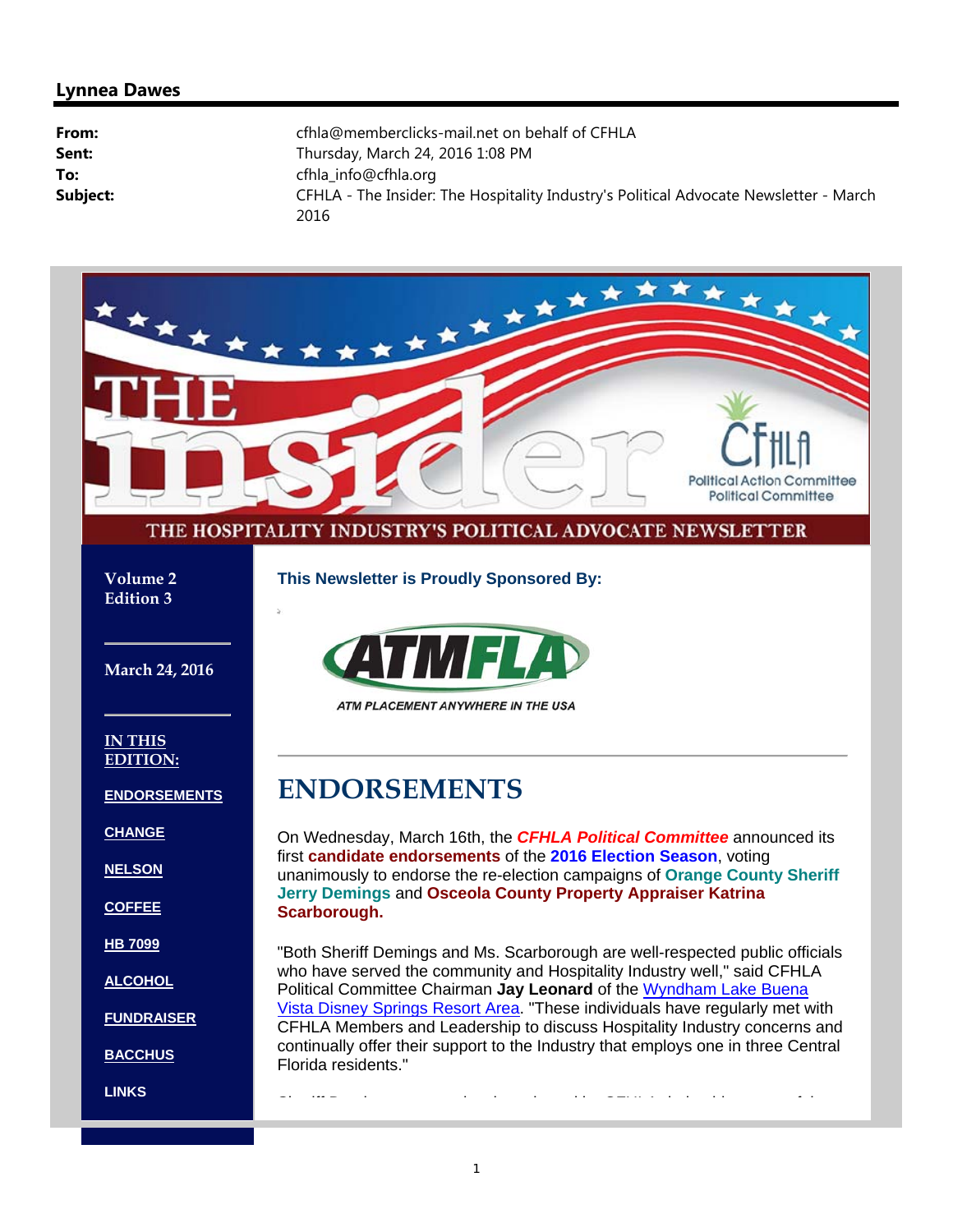election bid in 2012.



**Orange County Sheriff Jerry Demings**



**Osceola County Property Appraiser Katrina Scarborough**

# **CHANGE**

#### **LINKS OF INTEREST**

**Florida Governor Rick Scott**

**State of Florida Senate**

**State of Florida House of Representatives**

**Orange County**

**Osceola County**

**Seminole County**

**City of Orlando**

**City of Kissimmee**

**City of Sanford**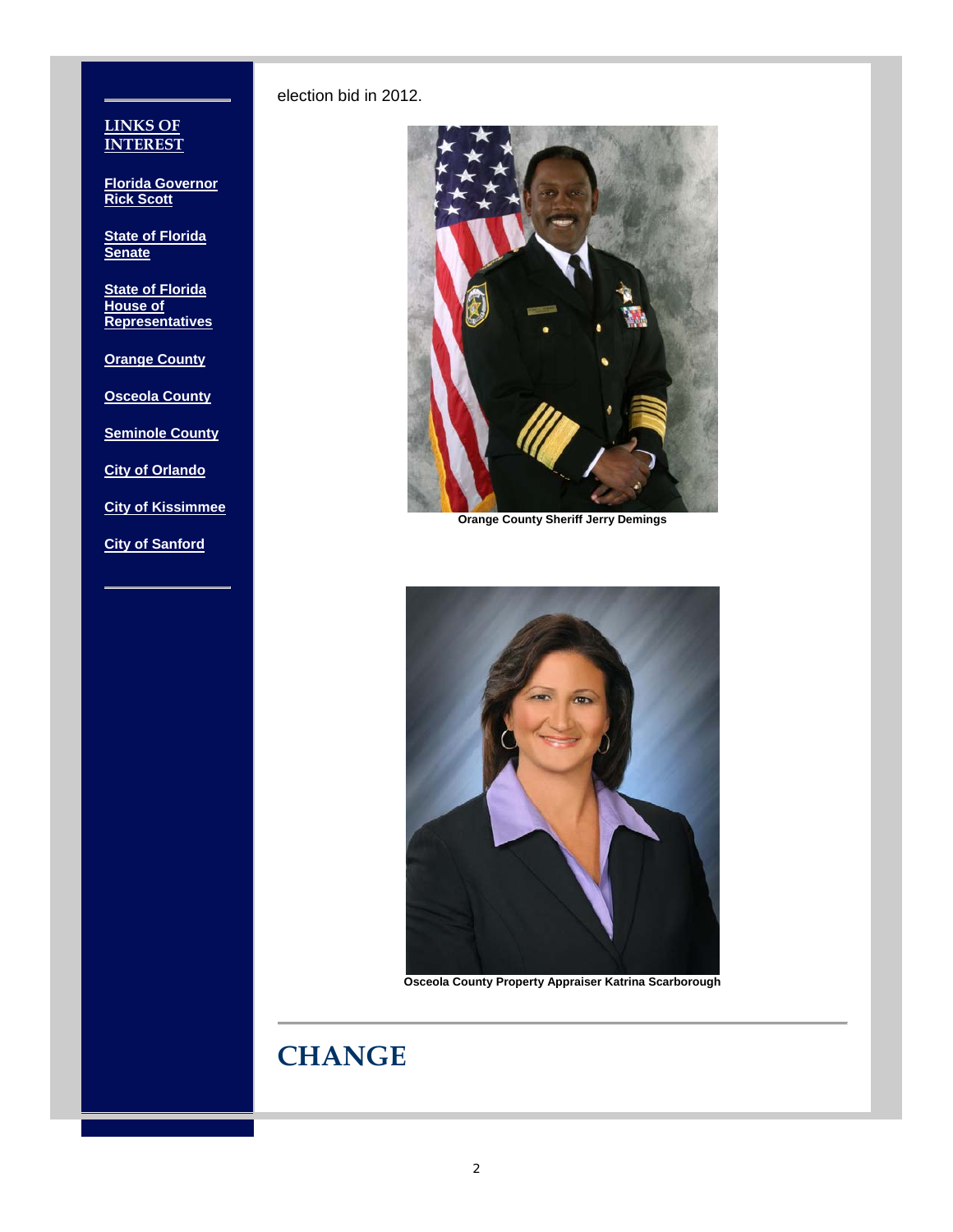Meetings, PAC/PC Committee Members voted to appoint **Keith Wolling** of the B Resort & Spa Lake Buena Vista as the **PAC/PC Vice-Chairman,** effective immediately through December 31, 2016.



Keith Wolling of the B Resort and Spa Lake Buena Vista

Additionally, the PAC/PC Committee Members voted **Mark Politte** of the DoubleTree by Hilton at the Entrance to Universal Orlando as the new **PAC/PC Boards Secretary.** previously held by Keith Wolling.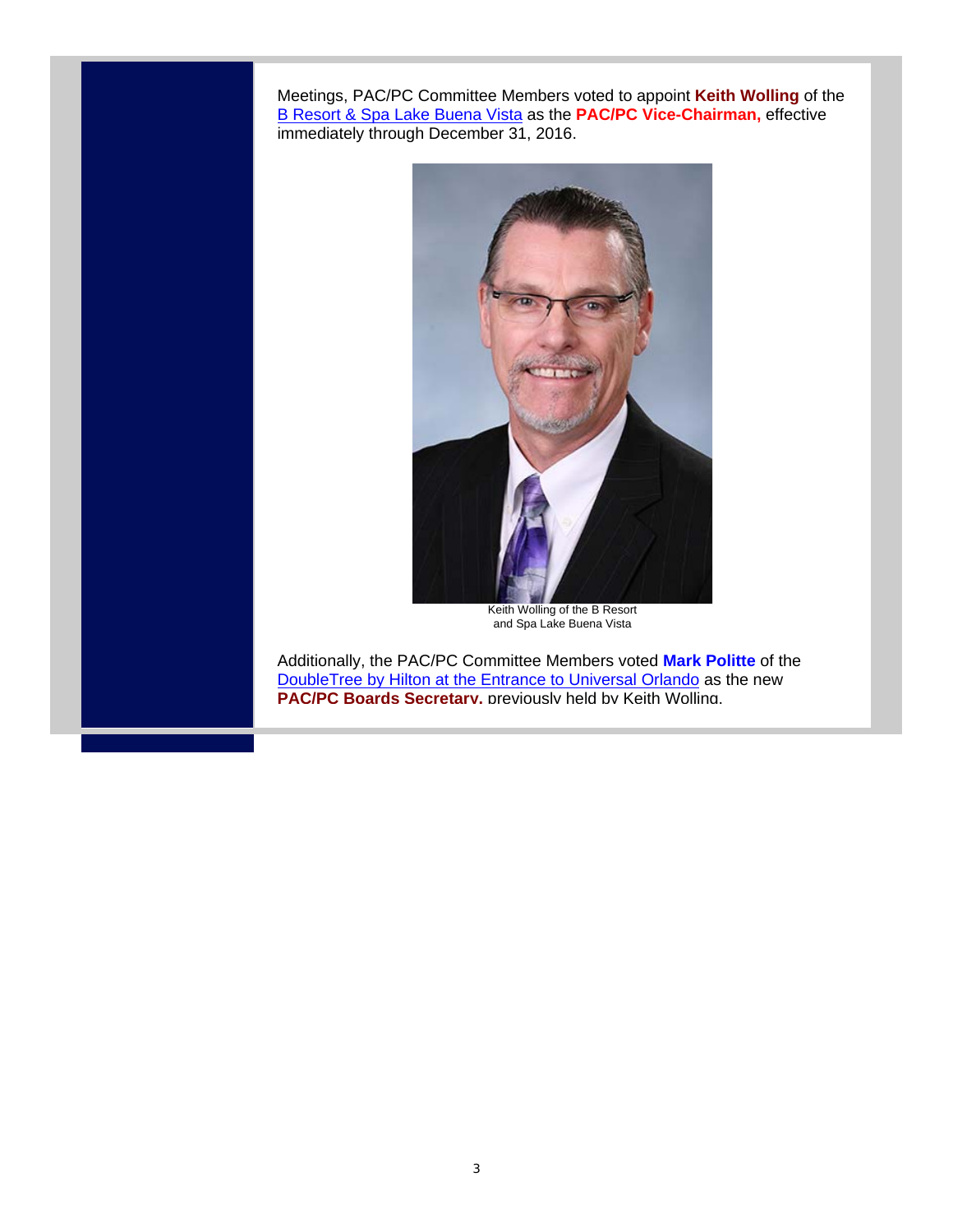

Mark Politte of the DoubleTree by Hilton at the Entrance to Universal

Furthermore, **Ross Burke** of the Blue Heron Beach Resort was appointed to fill a PAC/PC Board Member Vacancy.



Ross Burke of the Blue Heron Beach Resort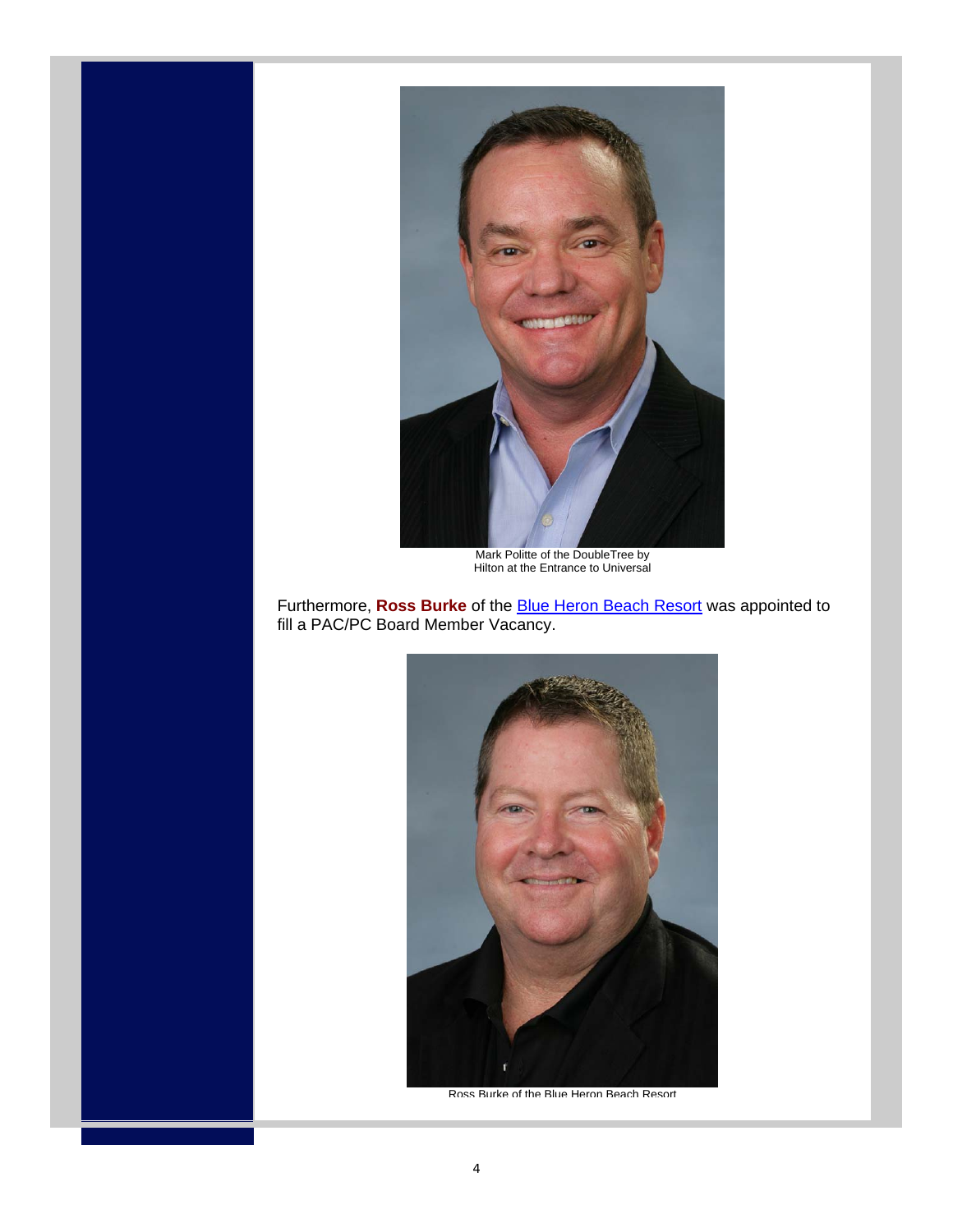#### **CONGRATULATIONS KEITH, MARK, AND ROSS!**

# **NELSON**

The CFHLA Governmental Affairs Committee met on Wednesday, March 9th at the Walt Disney World Contemporary Resort *(Thank you Sharon Smoley)* with **Orange County Commissioner Bryan Nelson** to discuss a number of **Orange County Hospitality Industry priorities**.

Commissioner Nelson, whose 2014 campaign for County Commission was endorsed by CFHLA, discussed a range of Orange County topics with the CFHLA GA Committee. Similar to the February Committee Meeting with Commissioner Scott Boyd, GA Members were eager to discuss potentially amending the **Orange County alcohol ordinance** to allow alcohol service to begin at lodging properties as early as 7 AM, compared to the existing starting time of 11 AM.

Orange County properties are currently at a "competitive disadvantage" to neighboring counties that allow alcohol service prior to 11 AM, which accommodate weekend brunch opportunities and other special events where Orange County visitors would expect alcohol service.

Commissioner Nelson also provided updates on **Orange County Charter Review** proposals relating to the **Tourist Development Tax and Initiative Petition Drives**.

The GA Committee also received a Legislative Session recap from CFHLA Lobbying Partner GrayRobinson, which included updates relating to the expansion of the Tourist Development Tax and the Seminole Tribe Gaming Compact negotiations.



Former Governmental Affairs Committee Chairman Scott Tripoli, Orange County Commissioner Bryan Nelson, and CFHLA Treasurer Jetse Pottinga of the Melia Orlando Suite Hotel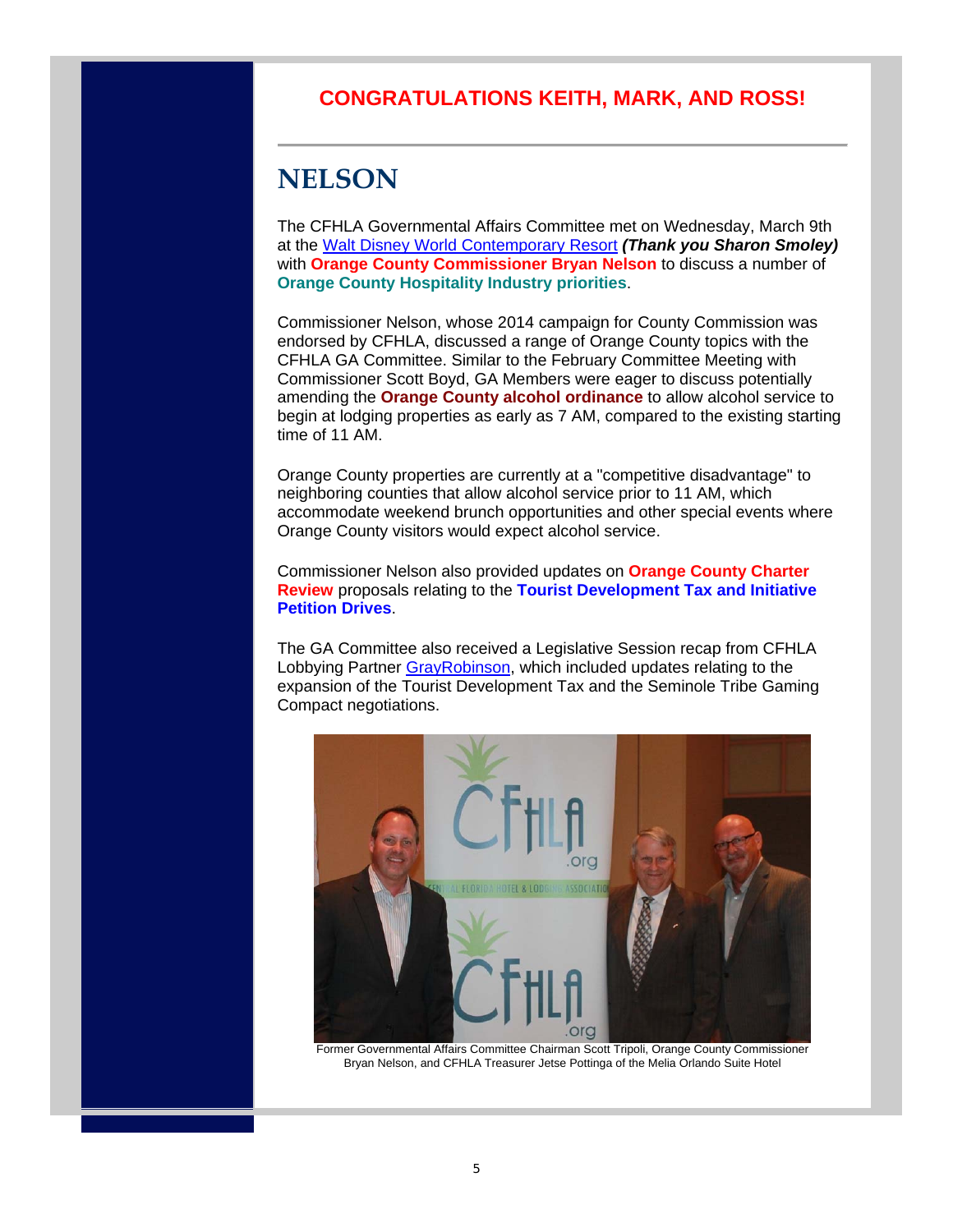*Committee Meeting Sponsor:*



# **COFFEE**

On Friday, March 11th members of the **CFHLA Political Action Committee** held "coffee meetings" with two **Osceola County candidates** for office - **Property Appraiser Katrina Scarborough** and **County Commission District 1 Candidate Peggy Choudhry** - to build relationships and to educate these individuals on Central Florida hospitality priorities.

Property Appraiser Scarborough and Mrs. Choudhry were provided full background to CFHLA including the Association's **philanthropic initiatives** such as the **Adopt-A-School program** and CFHLA Cares, a description of CFHLA's public policy priorities, and CFHLA's Osceola County programs including the State of Osceola County and CFHLA's quarterly Osceola County Lodging meetings featuring Elected Officials.



Chuck Simikian of the Nickelodeon Suites Resort, CFHLA Historian Laura Sherman of the CLC Regal Oaks, Osceola County Property Appraiser Katrina Scarborough, CFHLA PAC/PC Chairman Jay Leonard of the Wyndham Lake Buena Vista Disney Springs Resort Area, and CFHLA Board Brian Wong of the Celebration Suite Hotel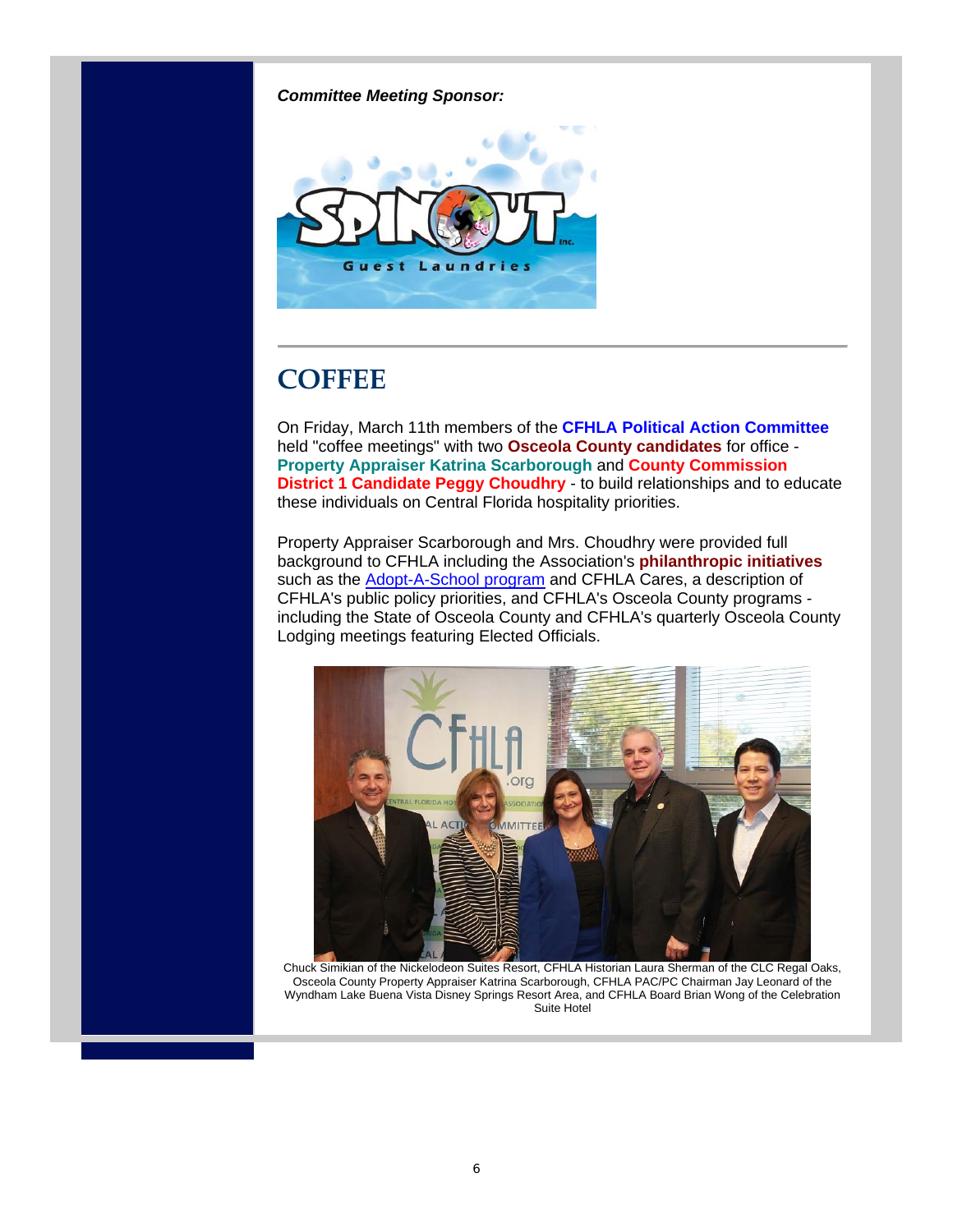

Chuck Simikian of the Nickelodeon Suites Resort, CFHLA Historian Laura Sherman of the CLC Regal Oaks, Osceola County Commission Candidate Peggy Choudhury, CFHLA PAC/PC Chairman Jay Leonard of the Wyndham Lake Buena Vista Disney Springs Resort Area, and CFHLA Board Brian Wong of the Celebration Suite Hotel

### **HB 7099**

During the **Legislative Session**, CFHLA was actively engaged with State Representatives and State Senators relating to **HB 7099 - the House Tax Cut Package** - which included language pushed by State **Rep. Matt Gaetz** that would expand the permitted uses of the **Tourist Development Tax (TDT)** to allow coastal counties to use up to 10% of their TDT dollars towards **law enforcement funding**.

On Tuesday, March 1st, this bill was heard in the **Senate Appropriations Committee** and a contentious debate ensued.

**Senator Dorothy Hukill** proposed a strike-all amendment that removed all of the proposed changes to the Tourist Development Tax, which was adopted. However, former-Senate President Don Gaetz then proposed an amendment similar to Rep. Matt Gaetz's original language that would allow three coastal counties (Bay, Okaloosa, and Walton) to use 10% of their TDT dollars for law enforcement funding purposes.

**Senator Alan Hays, from the Central Florida delegation, vocally opposed the** amendment, emphasizing that *TDT money should be protected and utilized for tourism promotion purposes only*. Regrettably, the **amendment passed** on an 11-8 vote (all Central Florida Senators on the Committee opposed this TDT-expansion proposal) and the **bill subsequently passed** both the House and Senate in conferencing.

# **ALCOHOL**

As discussed at the March CFHLA Governmental Affairs Committee Meeting, CFHLA has recently established an **Orange County Alcohol Ordinance Subcommittee** to discuss and ultimately amend the current Orange County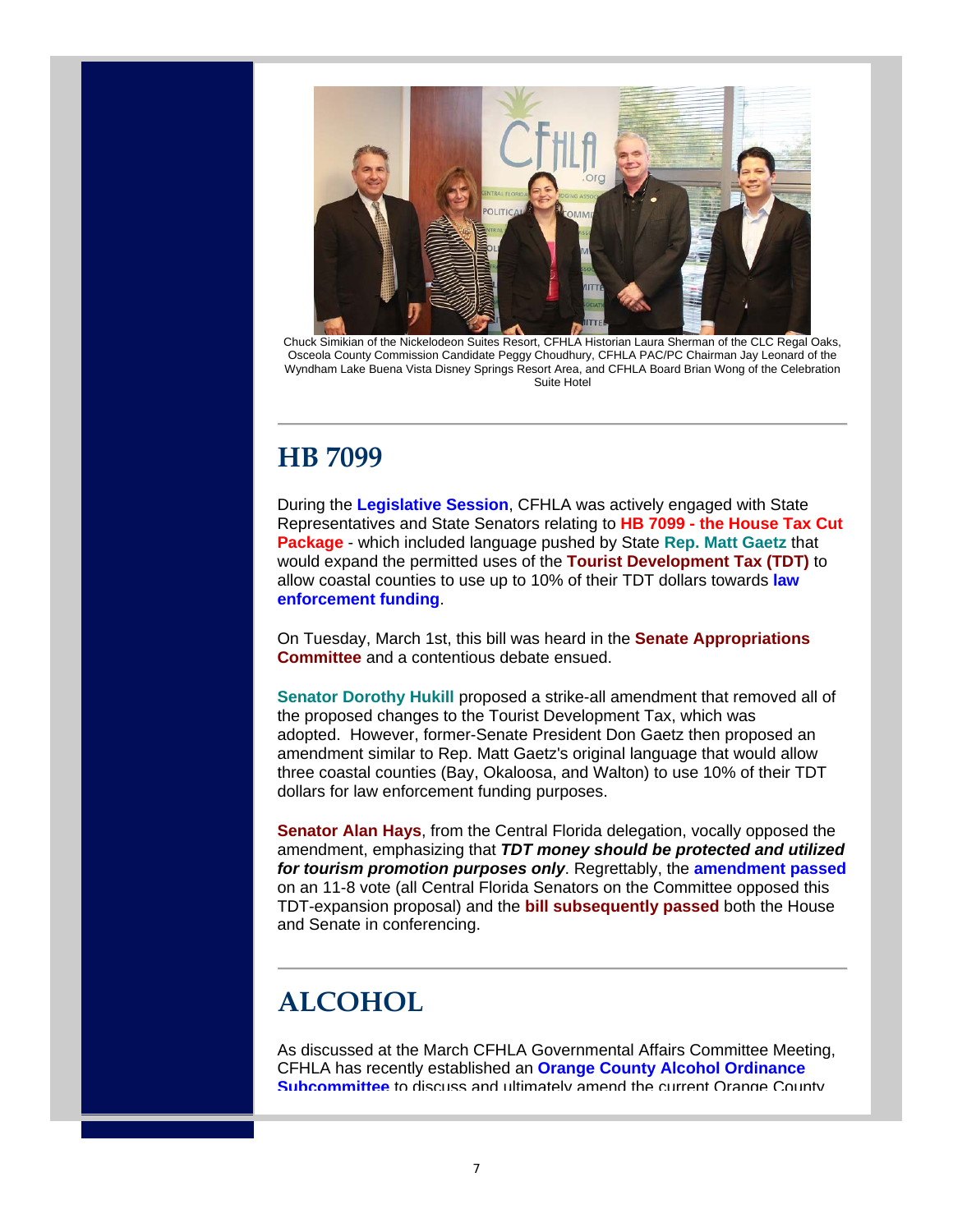establishments **prior to 11 AM**.

This Subcommittee is composed of Hospitality Leaders - including Lodging General Managers, Lodging Food & Beverage Directors, and Allied Member representatives.

The first meeting of this Subcommittee will be in the coming weeks with **Orange County Commissioner Scott Boyd.**

#### **FUNDRAISER**

#### **Save the Date: June 1...**

On **Wednesday, June 1st**, the *CFHLA Political Action Committee* will produce its annual **PAC Reception** fundraising event at the B Resort & Spa Lake Buena Vista, (**Thank you Keith Wolling**), for the third consecutive year.

Each year, this entertaining networking event features over a dozen prominent **Central Florida Elected Officials** who, wearing aprons and white gloves, serve hors d'oeuvres to over **100 CFHLA Members**. This fundraiser also includes a **live auction** which features premier lodging stays and golf packages.

If you are interested in serving as a **2016 PAC Reception sponsor**, please contact CFHLA Staff Member Lisa Harley at sponsorships@cfhla.org.

# **BACCHUS**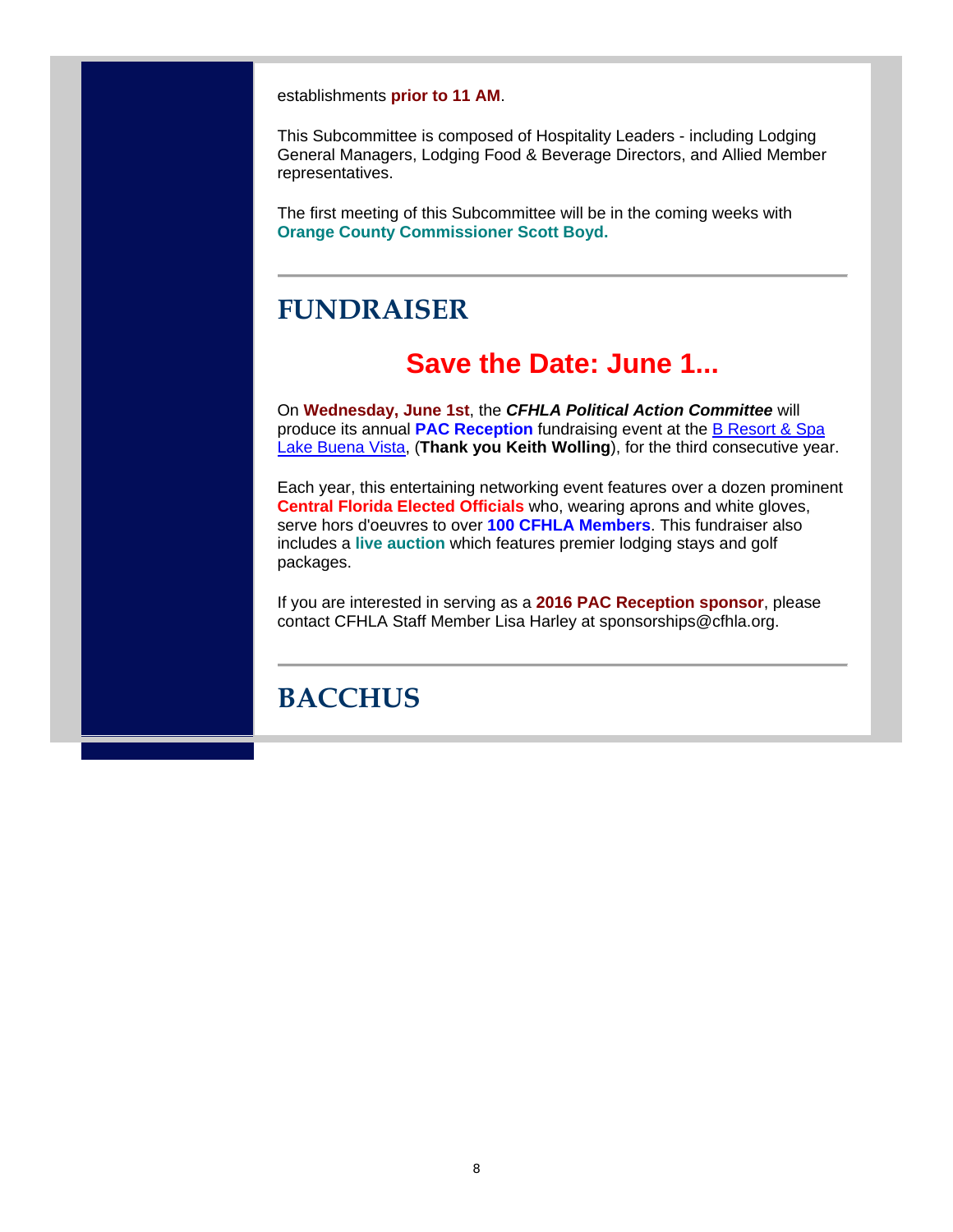

#### **LINKS**

*Below please find news articles, relating to the political interests of the Hospitality Industry:*

**TOURIST TAX COLLECTIONS ON**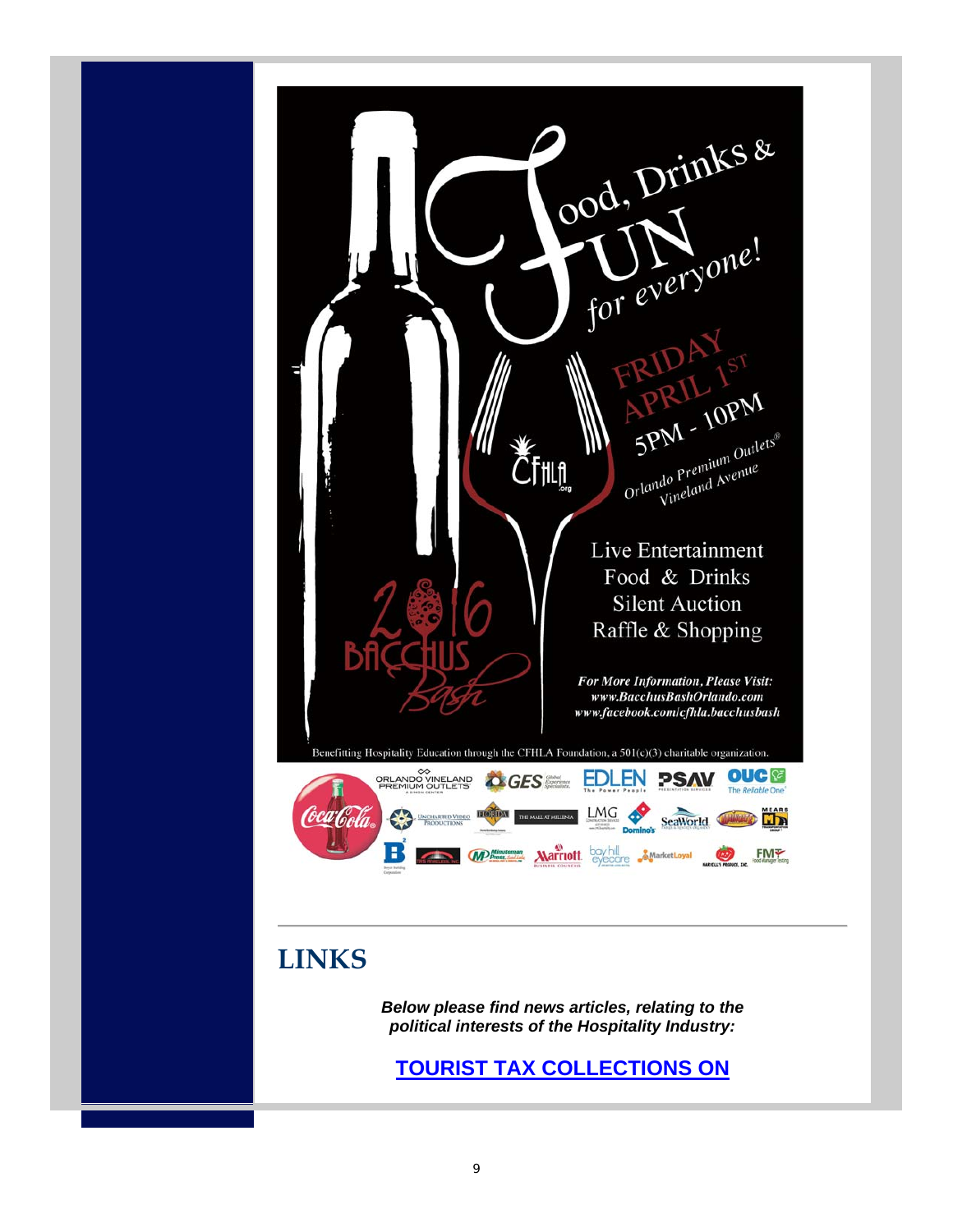**TRADITIONAL HOTELS IN OSCEOLA** 

#### **STARWOOD SIGNS FIRST U.S.-CUBA HOTEL DEAL SINCE 1959 REVOLUTION**

**SEN. MCCASKILL INTRODUCES BILL AGAINST HIDDEN RESORT FEES**

#### **THIS NEWSLETTER IS PROUDLY SPONSORED BY:**



CFHLA eNews is a subscription-based email publication from the Central Florida Hotel & Lodging Association to its members. If you would prefer not to receive the newsletter anymore, simply click the unsubscribe link. Copyright 2006 Central Florida Hotel & Lodging Association. All rights reserved.

This email was sent to cfhla\_info@cfhla.org by CFHLA\_info@cfhla.org